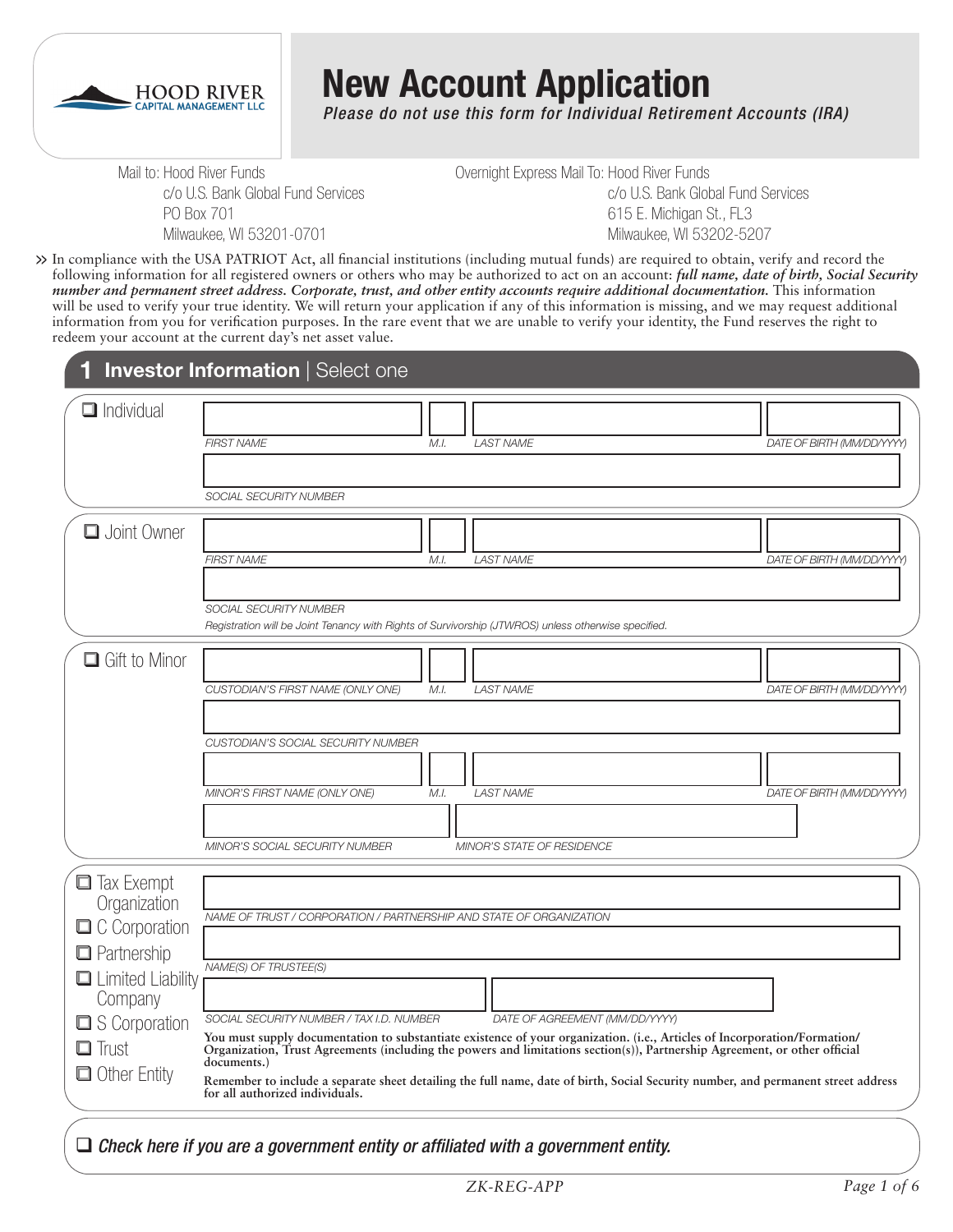#### **2 Permanent Street Address**

| P.O. Boxes are not allowed. |                                 |
|-----------------------------|---------------------------------|
| <b>STREET</b>               | <b>APT / SUITE</b>              |
|                             |                                 |
| <b>CITY</b>                 | <b>STATE</b><br><b>ZIP CODE</b> |
|                             |                                 |
| <b>DAYTIME PHONE NUMBER</b> | <b>EVENING PHONE NUMBER</b>     |

*Residential Address or Principal Place of Business - Foreign addresses and* 

 Mailing Address\* (if different from Permanent Address) *If completed, this address will be used as the Address of Record for all statements, checks and required mailings. Foreign addresses are not allowed.*

| <b>STREET</b> |              | APT / SUITE     |
|---------------|--------------|-----------------|
|               |              |                 |
| <b>CITY</b>   | <b>STATE</b> | <b>ZIP CODE</b> |

*\* A P.O. Box may be used as the mailing address.*

 $\Box$  Duplicate Statement #2

*duplicate statements.*

#### $\Box$  Duplicate Statement #1

*E-MAIL ADDRESS*

*Complete only if you wish someone other than the account owner(s) to receive duplicate statements.*

| COMPANY NAME  |              |             | <b>COMPA</b>  |
|---------------|--------------|-------------|---------------|
|               |              |             |               |
| <b>NAME</b>   |              |             | <b>NAME</b>   |
|               |              |             |               |
| <b>STREET</b> |              | APT / SUITE | <b>STREET</b> |
|               |              |             |               |
| <b>CITY</b>   | <b>STATE</b> | ZIP CODE    | <b>CITY</b>   |

|              |             | COMPANY NAME  |              |             |
|--------------|-------------|---------------|--------------|-------------|
|              |             |               |              |             |
|              |             | <b>NAME</b>   |              |             |
|              |             |               |              |             |
|              | APT / SUITE | <b>STREET</b> |              | APT / SUITE |
|              |             |               |              |             |
| <b>STATE</b> | ZIP CODE    | <b>CITY</b>   | <b>STATE</b> | ZIP CODE    |

*Complete only if you wish someone other than the account owner(s) to receive* 

#### **3 Cost Basis Method**

The Cost Basis Method you elect applies to all covered shares acquired from January 1, 2012 forward and to all identically registered existing and future accounts you may establish, unless otherwise noted. The Cost Basis Method you select will determine the order in which shares are redeemed and how your cost basis information is calculated and subsequently reported to you and to the Internal Revenue Service (IRS). Please consult your tax advisor to determine which Cost Basis Method best suits your specific situation. If you do not elect a Cost Basis Method, your account will default to **Average Cost**.

#### Primary Method (Select only one)

- $\Box$  Average Cost averages the purchase price of acquired shares
- $\Box$  First In, First Out oldest shares are redeemed first
- $\Box$  Last In, First Out newest shares are redeemed first
- $\Box$  Low Cost least expensive shares are redeemed first
- $\Box$  High Cost most expensive shares are redeemed first
- **□ Loss/Gain Utilization** depletes shares with losses prior to shares with gains and short-term shares prior to long-term shares
- $\Box$  **Specific Lot Identification** you must specify the share lots to be sold at the time of a redemption (This method requires you elect a Secondary Method below, which will be used for systematic redemptions and in the event the lots you designate for a redemption are unavailable.)

Secondary Method – applies only if Specific Lot Identification was elected as the Primary Method (Select only one)

First In, First Out

- Last In, First Out
- **□** Low Cost
- □ High Cost
- □ Loss/Gain Utilization

*Note: If a Secondary Method is not elected, First In, First Out will be used.*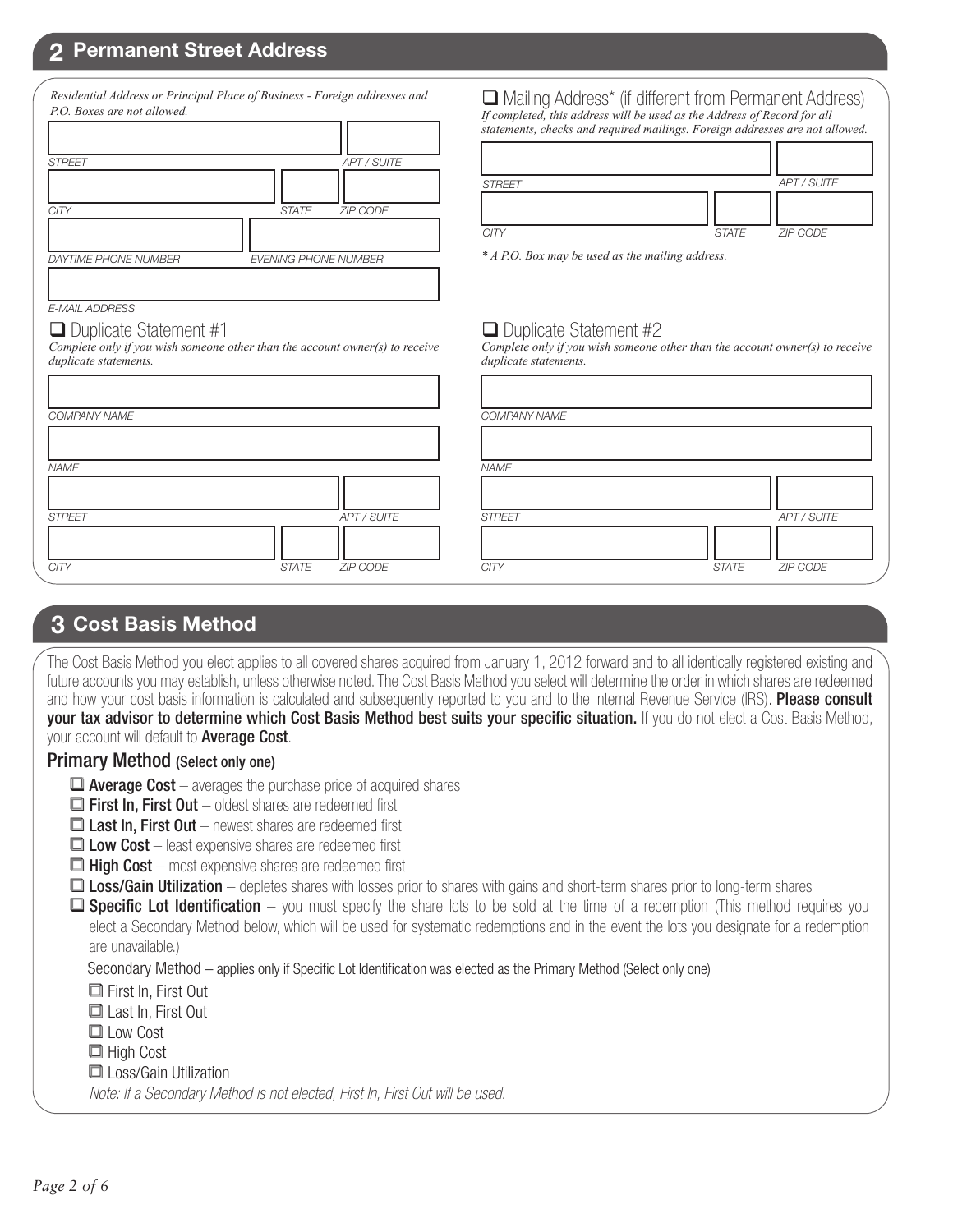## **4 Investment and Distribution Options**

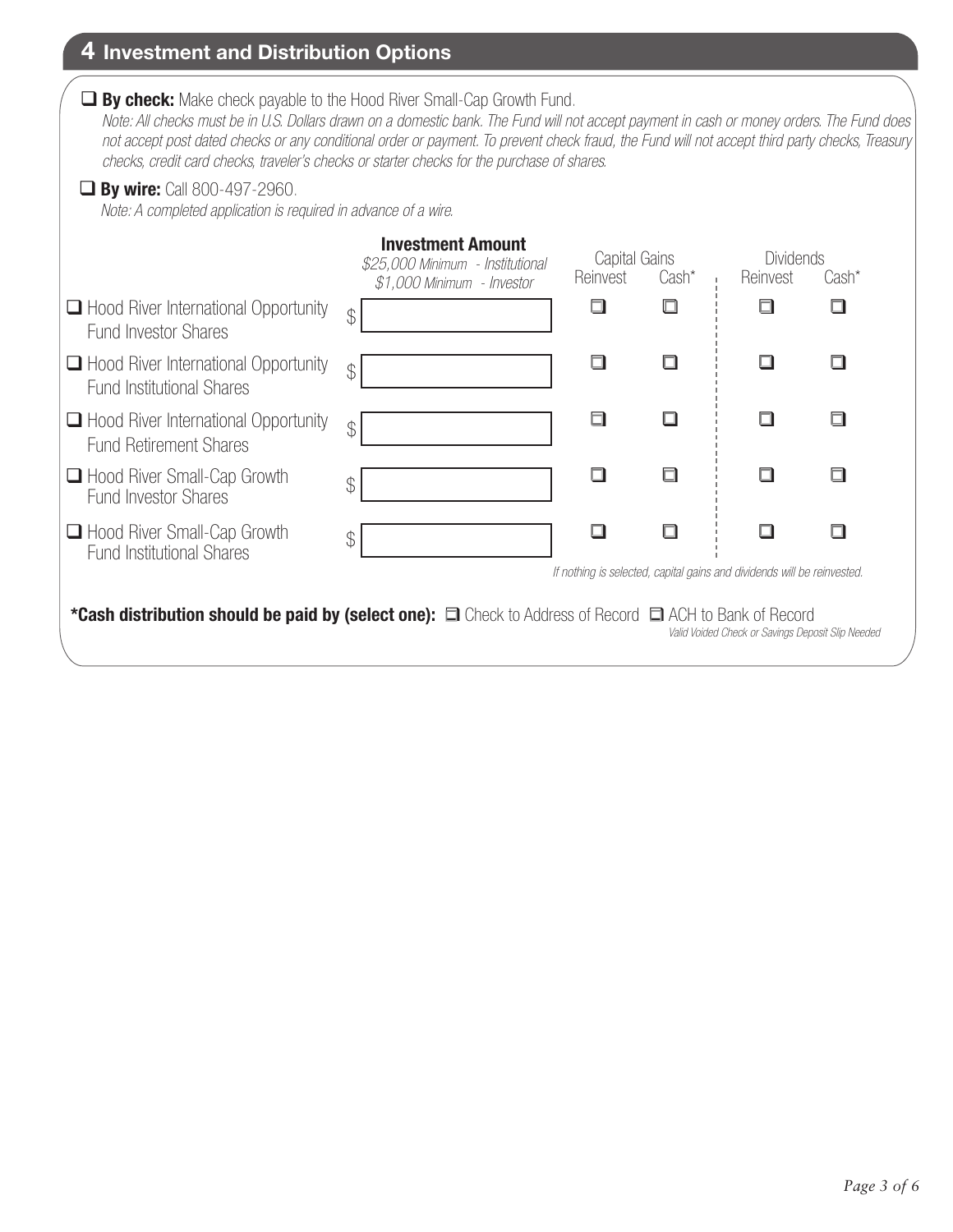## **5 Automatic Investment Plan (AIP)**

*Your signed Application must be received up to 7 business days prior to initial transaction.*

If you choose this option, funds will be automatically transferred from your bank account. Please attach a voided check or savings deposit slip to Section 8 of this application. We are unable to debit mutual fund or pass-through ("for further credit") accounts.

|              | <b>Draw money for my AIP (check one):</b> $\Box$ Monthly $\Box$ Bi-Monthly $\Box$ Quarterly $\Box$ Semi-Annually $\Box$ Annually |  |
|--------------|----------------------------------------------------------------------------------------------------------------------------------|--|
| \$50 minimum | If no option is selected, the frequency will default to monthly.                                                                 |  |

| $\Box$ Hood River International<br>Opportunity Fund<br><b>Investor Shares</b>          | <b>AMOUNT PER DRAW</b> | <b>AIP START MONTH</b>                                                                                                                                                                                                         | <b>AIP START DAY</b> |
|----------------------------------------------------------------------------------------|------------------------|--------------------------------------------------------------------------------------------------------------------------------------------------------------------------------------------------------------------------------|----------------------|
| $\Box$ Hood River International<br>Opportunity Fund Institutional<br><b>Shares</b>     | <b>AMOUNT PER DRAW</b> | <b>AIP START MONTH</b>                                                                                                                                                                                                         | <b>AIP START DAY</b> |
| $\Box$ Hood River International<br><b>Opportunity Fund Retirement</b><br><b>Shares</b> | <b>AMOUNT PER DRAW</b> | <b>AIP START MONTH</b>                                                                                                                                                                                                         | <b>AIP START DAY</b> |
| □ Hood River Small-Cap Growth<br><b>Fund Investor Shares</b>                           | <b>AMOUNT PER DRAW</b> | <b>AIP START MONTH</b>                                                                                                                                                                                                         | <b>AIP START DAY</b> |
| □ Hood River Small-Cap Growth<br><b>Fund Institutional Shares</b>                      | <b>AMOUNT PER DRAW</b> | <b>AIP START MONTH</b>                                                                                                                                                                                                         | <b>AIP START DAY</b> |
| Please keep in mind that:                                                              |                        | $\sim$ 1. The set of the set of the set of the set of the set of the set of the set of the set of the set of the set of the set of the set of the set of the set of the set of the set of the set of the set of the set of the |                      |

- There is a fee if the automatic purchase cannot be made (assessed by redeeming shares from your account).
- Participation in the plan will be terminated upon redemption of all shares.

### **6 Telephone Options**

You have the ability to make telephone purchases<sup>\*</sup> or redemptions<sup>\*</sup> per the prospectus by checking the box below. See the prospectus for minimum and maximum amounts.

*\* You must provide bank instructions and a voided check or savings deposit slip in Section 8.* 

#### **I accept telephone transaction privileges.**

*Should you wish to add the options at a later date, a signature guarantee may be required. Please refer to the prospectus or call our shareholder services department for more information.*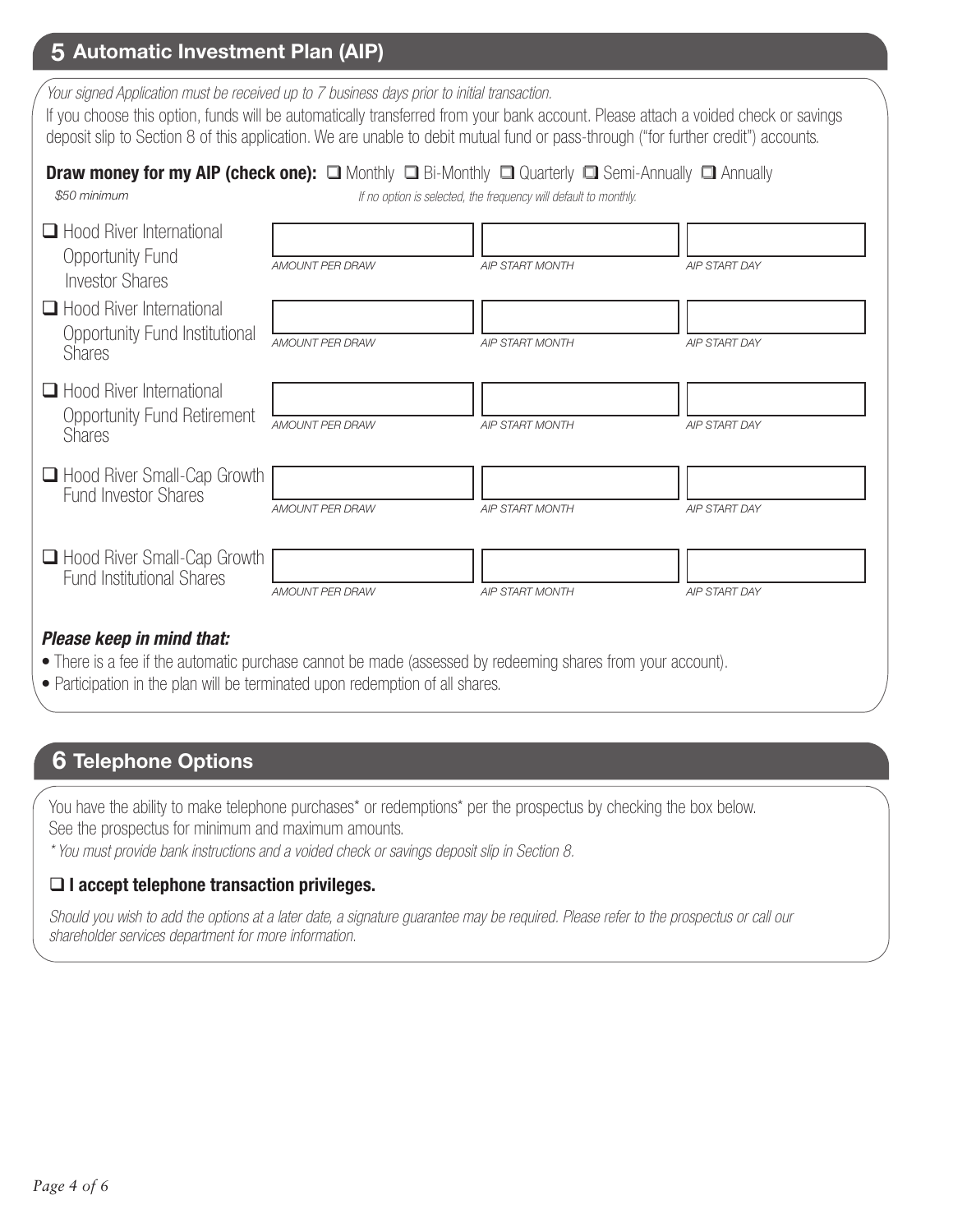## **7 Systematic Withdrawal Plan (SWP)**

| Your signed Application must be received at least 15 calendar days prior to initial transaction.                                                       |                        |                                                                                                   |                                                                                                                                         |
|--------------------------------------------------------------------------------------------------------------------------------------------------------|------------------------|---------------------------------------------------------------------------------------------------|-----------------------------------------------------------------------------------------------------------------------------------------|
|                                                                                                                                                        |                        |                                                                                                   | Systematic Withdrawal Plan (SWP) \$100 minimum and \$10,000 account value minimum – permits the automatic withdrawal of funds.          |
| $\Box$ Payments will be mailed to address in Section 2                                                                                                 |                        | application. We are unable to credit mutual fund or pass-through ("for further credit") accounts. | □ Payments will be deposited directly into your bank account. Please attach a voided check or savings deposit slip to Section 8 of this |
| <b>Make payments</b> $\Box$ Monthly $\Box$ Bi-Monthly $\Box$ Quarterly $\Box$ Semi-Annually $\Box$ Annually <b>starting with the month given here:</b> |                        |                                                                                                   |                                                                                                                                         |
| $\Box$ Hood River International<br>Opportunity Fund<br><b>Investor Shares</b>                                                                          | <b>AMOUNT PER DRAW</b> | <b>SWP START MONTH</b>                                                                            | <b>SWP START DAY</b>                                                                                                                    |
| $\Box$ Hood River International<br>Opportunity Fund Institutional<br><b>Shares</b>                                                                     | <b>AMOUNT PER DRAW</b> | <b>SWP START MONTH</b>                                                                            | SWP START DAY                                                                                                                           |
| Hood River International<br><b>Opportunity Fund Retirement</b><br><b>Shares</b>                                                                        | AMOUNT PER DRAW        | <b>SWP START MONTH</b>                                                                            | <b>SWP START DAY</b>                                                                                                                    |
| □ Hood River Small-Cap Growth<br><b>Fund Investor Shares</b>                                                                                           | <b>AMOUNT PER DRAW</b> | <b>SWP START MONTH</b>                                                                            | <b>SWP START DAY</b>                                                                                                                    |
| □ Hood River Small-Cap Growth<br><b>Fund Institutional Shares</b>                                                                                      | <b>AMOUNT PER DRAW</b> | <b>SWP START MONTH</b>                                                                            | <b>SWP START DAY</b>                                                                                                                    |

## **8 Bank Information**

| If you selected any options<br>which require banking<br>information, please<br>attach a voided check or<br>preprinted savings deposit<br>slip. We are unable to debit<br>or credit mutual fund, or<br>pass-through ("for further<br>credit") accounts. Please<br>contact your financial<br><i>institution to determine</i><br>if it participates in the<br>Automated Clearing House<br>System (ACH). | John Doe<br>Jane Doe<br>123 Main St.<br>Anytown, USA 12345<br>Pay to the order of<br>Merno<br>Sicrimed | 53289<br>DOLL 4PS |
|------------------------------------------------------------------------------------------------------------------------------------------------------------------------------------------------------------------------------------------------------------------------------------------------------------------------------------------------------------------------------------------------------|--------------------------------------------------------------------------------------------------------|-------------------|
|                                                                                                                                                                                                                                                                                                                                                                                                      | ( ) 2 2 3 4 5 0 6 7 8 17<br>: 1234567856781                                                            |                   |
|                                                                                                                                                                                                                                                                                                                                                                                                      |                                                                                                        |                   |